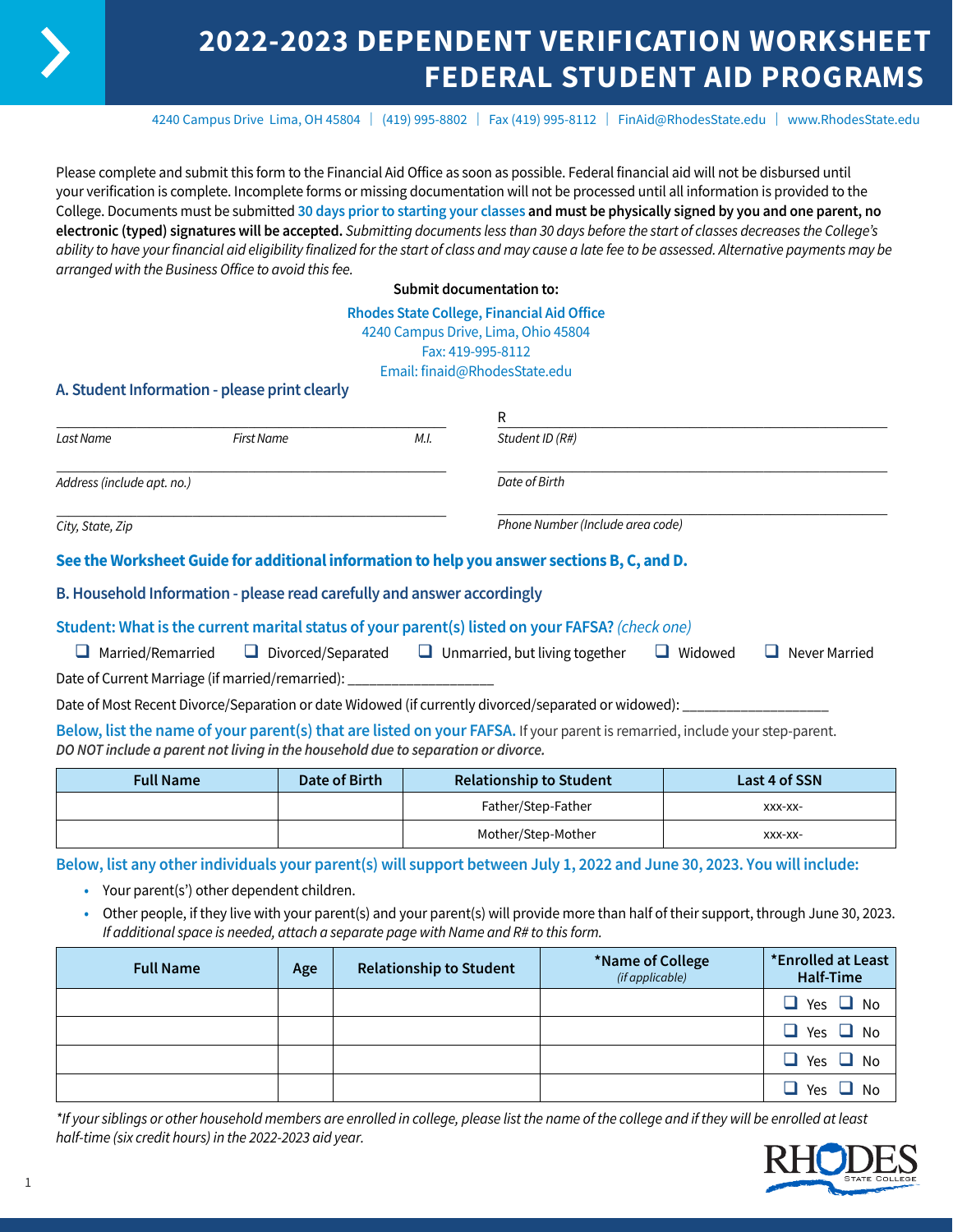

# **2022-2023 DEPENDENT VERIFICATION WORKSHEET FEDERAL STUDENT AID PROGRAMS**

*Student Name* \_\_\_\_\_\_\_\_\_\_\_\_\_\_\_\_\_\_\_\_\_\_\_\_\_\_\_\_\_\_\_\_\_\_\_\_\_\_\_\_\_\_\_\_\_\_\_\_\_\_ *Student ID (R#)* \_\_\_\_\_\_\_\_\_\_\_\_\_\_\_\_\_\_\_\_\_\_\_\_\_\_\_\_\_\_\_\_\_\_\_\_\_\_\_\_\_\_\_\_\_\_\_\_\_

**C. Tax Information -** Parent and student, please indicate if you filed taxes or did not file taxes below. If you filed and did not use the DRT, submit your 2020 Tax Return Transcript. If you did not file, submit your 2020 W-2's/1099's and 2020 Verification of Non-Filing Letter.

|                      | PARENT(S):                                                                                                                                                            | <b>STUDENT:</b>                                                                                                     |
|----------------------|-----------------------------------------------------------------------------------------------------------------------------------------------------------------------|---------------------------------------------------------------------------------------------------------------------|
| n<br>ш               | I used the IRS Data Retrieval Tool (DRT) through the FAFSA.                                                                                                           | I used the IRS Data Retrieval Tool (DRT) through the FAFSA.<br>⊔                                                    |
| 2020 Taxe            | ப<br>I did not use the IRS Data Retrieval Tool (DRT) and am<br>attaching my 2020 IRS Tax Return Transcript from the IRS.                                              | I did not use the IRS Data Retrieval Tool (DRT) and am<br>attaching my 2020 IRS Tax Return Transcript from the IRS. |
|                      | PARENT(S):                                                                                                                                                            | <b>STUDENT:</b>                                                                                                     |
| 2020 Taxes<br>됴<br>5 | I was employed, but was not required to file. Submit<br>copies of your 2020 W-2's/1099's AND your 2020<br>Verification of Non-Filing Letter.                          | I was employed, but was not required to file.<br>Submit copies of your 2020 W-2's/1099's.                           |
|                      | ப<br>I was not employed, did not have income, and am not<br>required to file a 2020 Federal Tax Return and am<br>attaching my 2020 Verification of Non-Filing Letter. | I was not employed, did not have income, and am not<br>⊔<br>required to file a 2020 Federal Tax Return.             |

**D. 2020 Income Exclusions and Untaxed Income -** List income exclusions and untaxed income that were received in 2020. The information requested below was to be reported on your FAFSA. Additional information may be requested upon review of verification documents and FAFSA information. Check your STARS online account and/or Rhodes State email.

# **Did you, the student, work on-campus and earn Federal Work Study Dollars during 2020?**

 $\Box$  Yes  $\Box$  No

**Did you or your parent receive any of the following:** (Check box if yes, then submit documentation showing amount received.)

- $\Box$  Child support paid/received for any of your children. (Do NOT include foster care or adoption payments. Must submit and complete "Verification – Child Support Paid/Received" worksheet.)
- $\Box$  Payments to tax-deferred pensions and savings plans (W-2 Form boxes 12a-12d, codes D, E, F, G, H, and S.)
- q Veterans' non-educational benefits, such as Disability, Death Pension, or Dependency & Indemnity Compensations (DIC) and/or VA Educational Work-Study allowances.
- $\Box$  \*Commissioned Officer's Combat pay or special combat pay. (Only enter the amount that was taxable. Do not enter untaxed combat pay reported on the W-2 in Box 12, Code Q. For questions please contact the Financial Aid Office)
- $\Box$  Any untaxed income or benefits, such as worker's compensation, disability, etc. (Do not include student aid, untaxed Social Security benefits, or Supplemental Security Income.)

## **E. Certification and Signatures – The student and one parent must sign and date.** *(Inked signatures required)*

By signing this worksheet, we certify that the information reported on it is complete and correct.

\_\_\_\_\_\_\_\_\_\_\_\_\_\_\_\_\_\_\_\_\_\_\_\_\_\_\_\_\_\_\_\_\_\_\_\_\_\_\_\_\_\_\_\_\_\_\_\_\_\_\_\_\_\_\_\_\_\_\_\_\_\_\_ \_\_\_\_\_\_\_\_\_\_\_\_\_\_\_\_\_\_\_\_\_\_\_\_\_

WARNING: If you purposely give false or misleading information on this worksheet, you may be fined, be sentenced to jail, or both.

*Student Signature Date*

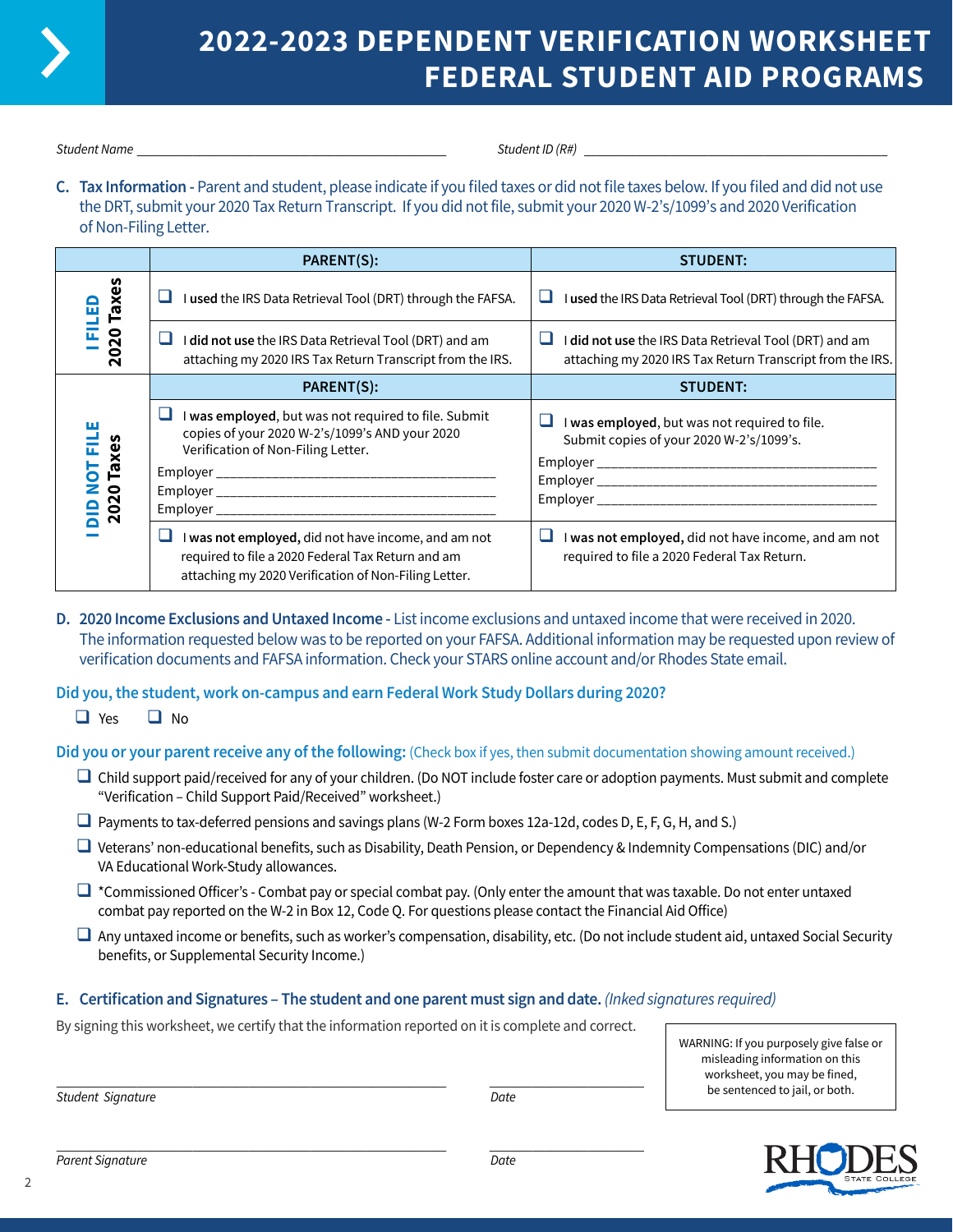

4240 Campus Drive Lima, OH 45804 | (419) 995-8802 | Fax (419) 995-8112 | FinAid@RhodesState.edu | www.RhodesState.edu

# **Use this Worksheet Guide to assist you in completing the Verification Worksheet. Below is detailed information for sections B, C, and D of the Verification Worksheet.**

*Your FAFSA was selected for review in a process called "Verification." In this process, we will be comparing information from your FAFSA using this worksheet and documents you will submit to the Rhodes State College Financial Aid Office. Federal regulations state Rhodes State College has the right to ask you for this information before awarding any Federal Student Aid. If there are differences between your FAFSA and the submitted documents, the Financial Aid Office will make corrections electronically before awarding your Federal Student Aid.*

## **B. Household Information - please read carefully and answer accordingly**

PARENTS - Legal parent for the FAFSA include: biological parent(s), step-parent, and adoptive parents.

For FAFSA purposes grandparents, foster parents, legal guardians, legal custodians, brothers, sisters, aunts, uncles, and widowed stepparents are not legal parents unless they have legally adopted the student.

| <b>Marital Status of Parent(s)</b> | Required by the U.S. Department of Education                                                                                                                                                                            |  |
|------------------------------------|-------------------------------------------------------------------------------------------------------------------------------------------------------------------------------------------------------------------------|--|
| Married                            | Both biological parents or legal adoptive parents who are married at the time the FAFSA<br>is completed and whom the student lives with.                                                                                |  |
| Remarried                          | Biological/adoptive parent and step-parent who are married at the time the FAFSA is<br>completed and whom the student lives with.                                                                                       |  |
| Divorced/Separated                 | Biological/adoptive parent whom the student lived with the most or provided the most<br>financial support if student resided with both parents, during the last 12 consecutive<br>months prior to completing the FAFSA. |  |
| Widowed                            | Living biological parent only (unless parent has remarried)                                                                                                                                                             |  |
| Unmarried, living together         | Both biological parents, who live together but are not legally married                                                                                                                                                  |  |
| Never married                      | Biological parent that has never been married. If ever married, must mark married/<br>remarried, divorced/separated, or widowed.                                                                                        |  |

*\*If the student does not currently live with their parent(s), the student must list the parent(s) who provided the most support the last time they lived with their parent(s).*

#### **Other Household Members**

Parents' other children (even if they do not live with them). This includes siblings/step-siblings who will receive more than half of their support (over 50%) from the student's parent(s) from July 1, 2022 - June 30, 2023. (This **does not** include children that your parent(s) pay child support for.) *NOTE: The FAFSA does not have the same dependency rules as the IRS. Contact the Financial Aid Office for help.*

Parents' adult children who are under the age of 24, unmarried, are not a veteran of or an active duty member of the military, who do not live with the parent(s); but would be required to put parental information on the FAFSA if they also attend college.

Other people, **ONLY** IF they live with student's parent(s) now **AND** receive more than half their support (over 50%) from student's parent(s) AND will continue to receive more than half their support from student's parent(s) through June 30, 2023.

**Do not include foster children for whom student's parent(s) receive a subsidy.**

**Do not include children whom student's parent(s) pay child support for outside the home.** 

*Support includes:* housing (rent/mortgage assistance), utilities (gas, electric, etc.), cell service, cable/internet, transportation costs (gas, insurance, etc.), food, clothing, medical, childcare, personal expenses, etc.